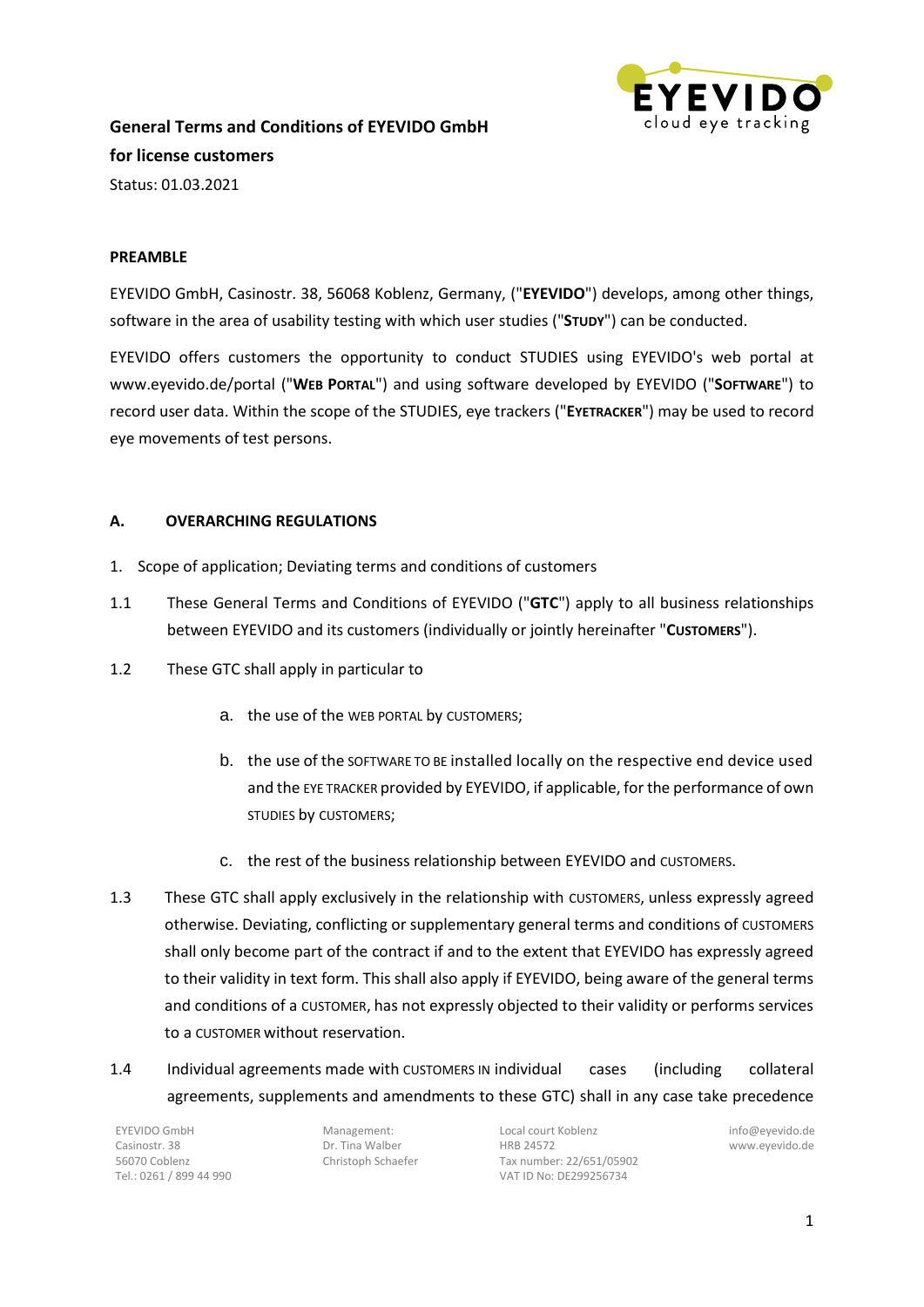over the provisions of these GTC. The content of such agreements shall be governed by a contract or confirmation by EYEVIDO in text form.

- 2. Subject matter of the contract and services of EYEVIDO; Terms of use
- 2.1 EYEVIDO offers CUSTOMERS essentially the following services against payment:
	- a. The paid, time-limited use of the WEB PORTAL in the respective current version and with the respective currently offered functionalities by means of access via a telecommunications connection for the purpose of creating, managing and evaluating STUDIES by CUSTOMERS;
	- b. The provision against payment of the SOFTWARE to be installed locally for the performance of STUDIES for use by CUSTOMERS FOR a period of time, including the granting of necessary rights of use to the software in the respective current software version and with the respective currently offered functionalities as well as the rental of EYE TRACKERS. The WEB PORTAL and the SOFTWARE together form a cloud solution for conducting STUDIES ("**EYEVIDO LAB**");
	- c. Provide storage space to the extent necessary to conduct STUDIES generated application data;
	- d. Optional training and consulting services for CUSTOMERS IN connection with the use of EYEVIDO LAB.

For the scope of services and the use of the services of EYEVIDO mentioned under lit. a. to d. ("**SERVICES**"), in addition to the "OVERRIDING REGULATIONS" regulated in this Section A of these GTC, the "SPECIAL PROVISIONS FOR THE USE OF THE SERVICES of EYEVIDO" regulated in Section B. shall apply.

2.2 The provision of hardware, software or (service) performances going beyond the SERVICES (E.G. provision of the terminal equipment and telecommunication connection required for use) is not part of the scope of services owed by EYEVIDO, unless expressly agreed otherwise.

2.3 The use of the SERVICES IS subject to the minimum system requirements available at https://eyevido.de/system-requirements and to interoperability and compatibility restrictions.

EYEVIDO GmbH Casinostr. 38 56070 Coblenz Tel.: 0261 / 899 44 990 Management: Dr. Tina Walber Christoph Schaefer Local court Koblenz HRB 24572 Tax number: 22/651/05902 VAT ID No: DE299256734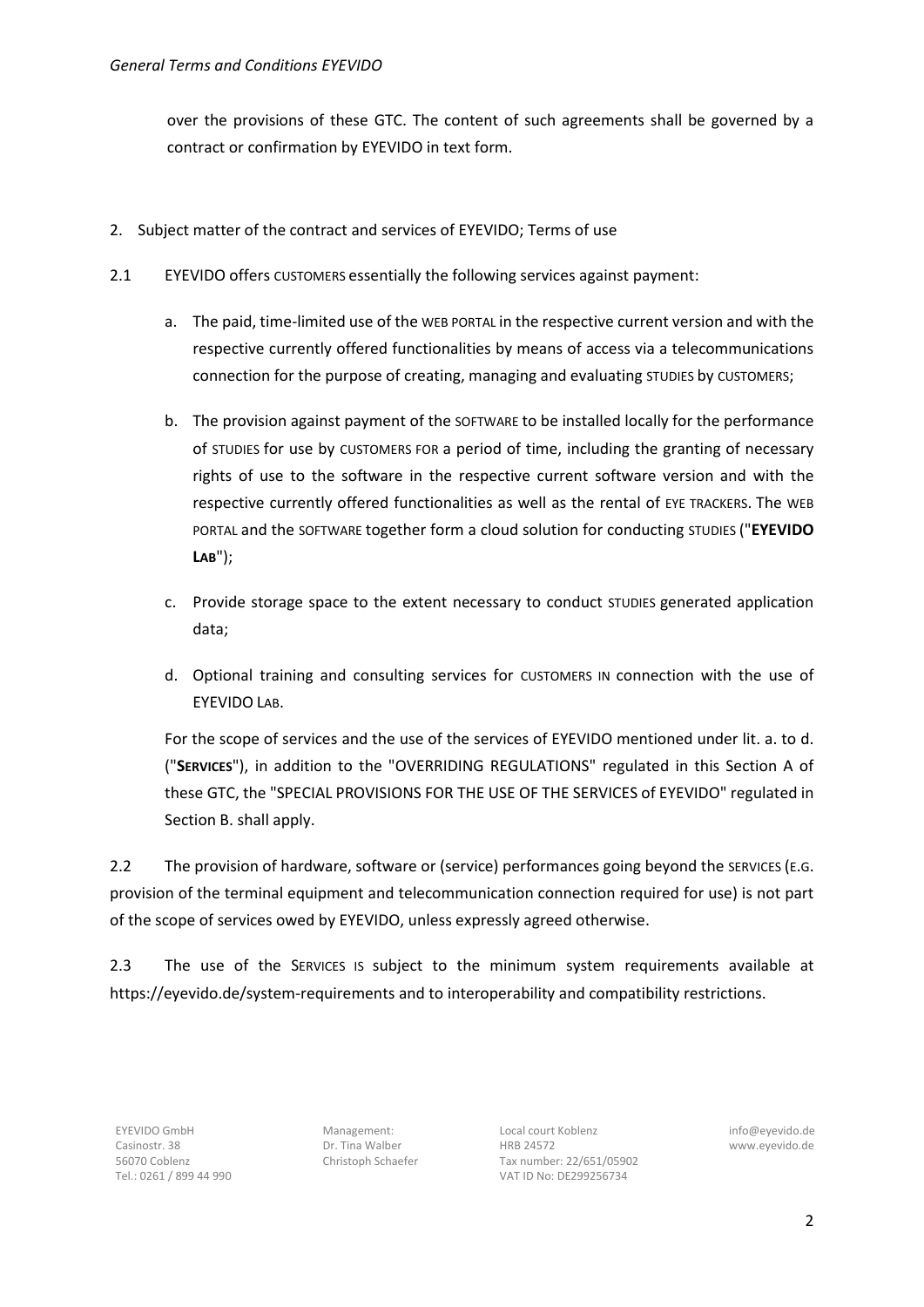- 3. Web portal; platform usage contract
- 3.1 In order to be able to use the SERVICES mentioned in section 2.1 lit. a to d, CUSTOMERS require access to the WEB PORTAL and the protected area of the WEB PORTAL available there for CUSTOMERS ("**PROTECTED CUSTOMER AREA**").
- 3.2 For the duration of the platform usage agreement, EYEVIDO shall provide CUSTOMERS WITH the respective current version of the WEB PORTAL with the respective current functionalities offered on it for use and shall grant the respective CUSTOMER the necessary usage rights for this in accordance with the provisions of these GTC.
- 3.3 Access to the PROTECTED CUSTOMER AREA may only be used by the respective CUSTOMER, its employees or vicarious agents. The CUSTOMER is prohibited from disclosing the login data for access to the PROTECTED CUSTOMER AREA TO unauthorized third parties. The login data shall be stored in such a way that unauthorized third parties do not have access to the PROTECTED CUSTOMER AREA.
- 3.4 EYEVIDO makes the WEB PORTAL available 24 hours a day, 365 days a year ("**SERVICE TIME**"). During the SERVICE TIME, EYEVIDO owes an availability of the WEB PORTAL OF 99.9% on average of a calendar month. This availability is measured by putting the times during which the WEB PORTAL was actually available to CUSTOMERS during a calendar year in relation to the SERVICE TIME. Maintenance work may be performed by EYEVIDO during maintenance windows, which do not count as part of the SERVICE TIME when calculating availability. EYEVIDO will inform CUSTOMERS about maintenance windows and their changes at least one (1) week in advance. In case of urgent maintenance, EYEVIDO may also schedule the maintenance windows with shorter notice or in case of emergency without notice. EYEVIDO will make every effort to minimize the restrictions for CUSTOMERS during the maintenance work. The liability of EYEVIDO according to clause 9 remains unaffected.
- 4. Term and termination of the platform usage agreement
- 4.1 The term of the contract for the use of the web portal ("**PLATFORM USAGE CONTRACT**") shall be governed by the agreement concluded between the Parties.
- 4.2 The term of the PLATFORM USE AGREEMENT and the duration of the provision of the SOFTWARE for the performance of STUDIES for use by CUSTOMER on a temporary basis, including the granting of necessary rights of use to the SOFTWARE in the respective current software version and with the respective currently offered functionalities pursuant to Section 2 lit. b (hereinafter referred to as "LICENSE AGREEMENT") shall be - depending on the license tariff selected by CUSTOMER - one month or one year, unless otherwise agreed. In this case,

EYEVIDO GmbH Casinostr. 38 56070 Coblenz Tel.: 0261 / 899 44 990 Management: Dr. Tina Walber Christoph Schaefer

Local court Koblenz HRB 24572 Tax number: 22/651/05902 VAT ID No: DE299256734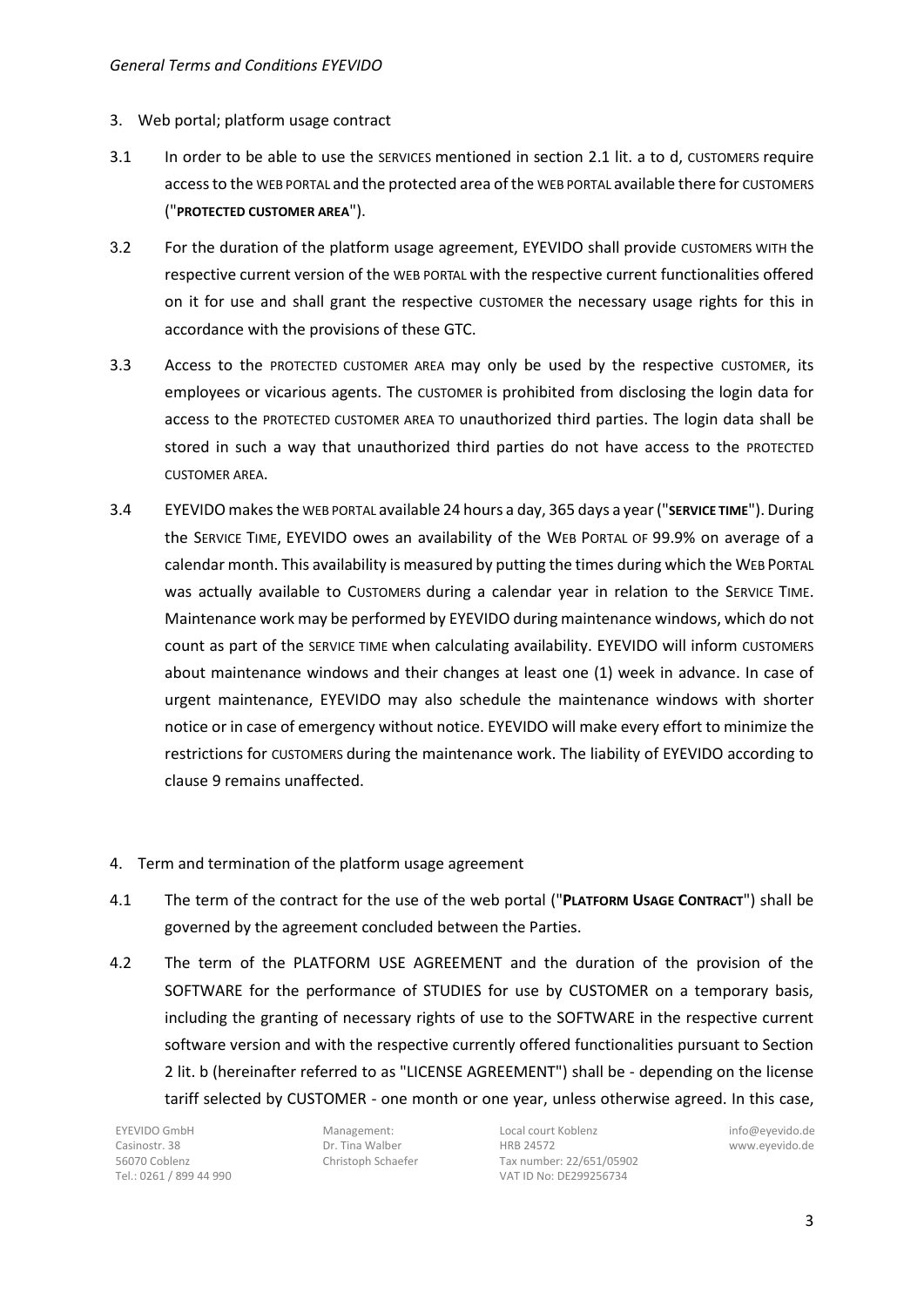EYEVIDO shall inform CUSTOMER of the term and duration individually within the scope of the respective offer.

- 4.3 CUSTOMERS may rent EYE TRACKERS from EYEVIDO at any time during the term of the LICENSE AGREEMENT (hereinafter referred to as "**EYETRACKER RENTAL AGREEMENT**"). The Eyetracker RENTAL AGREEMENT shall end at the end of the LICENSE AGREEMENT without requiring a separate termination by the parties.
- 4.4 The right to extraordinary termination for good cause remains unaffected.
- 4.5 Any termination must be in text form (e.g. e-mail or fax).
- 5. Obligations of the customer
- 5.1 CUSTOMERS are obliged to keep their data stored in the PROTECTED CUSTOMER AREA (in particular contact data) up to date and to update it in case of changes in the PROTECTED CUSTOMER AREA. In the event that a change in the protected CUSTOMER AREA IS not possible, the changes must be communicated to EYEVIDO in text form without delay.
- 5.2 The contents transmitted by a CUSTOMER to EYEVIDO or uploaded in the WEB PORTAL must not contain any racist, insulting, youth-endangering, pornographic, violence-glorifying depictions, must not violate third party rights (e.g. personality rights, name rights, copyrights and trademark rights) and must not violate legal provisions. EYEVIDO will inform the CUSTOMER ABOUT other restrictions regarding the contents to be evaluated and the file formats supported by EYEVIDO in the PROTECTED CUSTOMER AREA when creating the STUDY.
- 5.3 Before transmitting data and files to EYEVIDO, CUSTOMERS must ensure that they do not contain any malware (e.g. malware, viruses).
- 6. Prices, billing and payment modalities; Default of payment
- 6.1 The prices listed in the respective license overview at https://eyevido.de/de/licenses shall apply to the SERVICES, unless otherwise agreed in the context of individual offers.
- 6.2 Subject to deviating regulations in individual cases and unless otherwise regulated in these GTC, EYEVIDO shall invoice the services provided to a CUSTOMER according to these GTC as follows:

CUSTOMERS SHALL pay EYEVIDO for the provision of EYEVIDO LAB, including the granting of the necessary rights of use to the SOFTWARE in the respective current software version and with the respective

EYEVIDO GmbH Casinostr. 38 56070 Coblenz Tel.: 0261 / 899 44 990 Management: Dr. Tina Walber Christoph Schaefer Local court Koblenz HRB 24572 Tax number: 22/651/05902 VAT ID No: DE299256734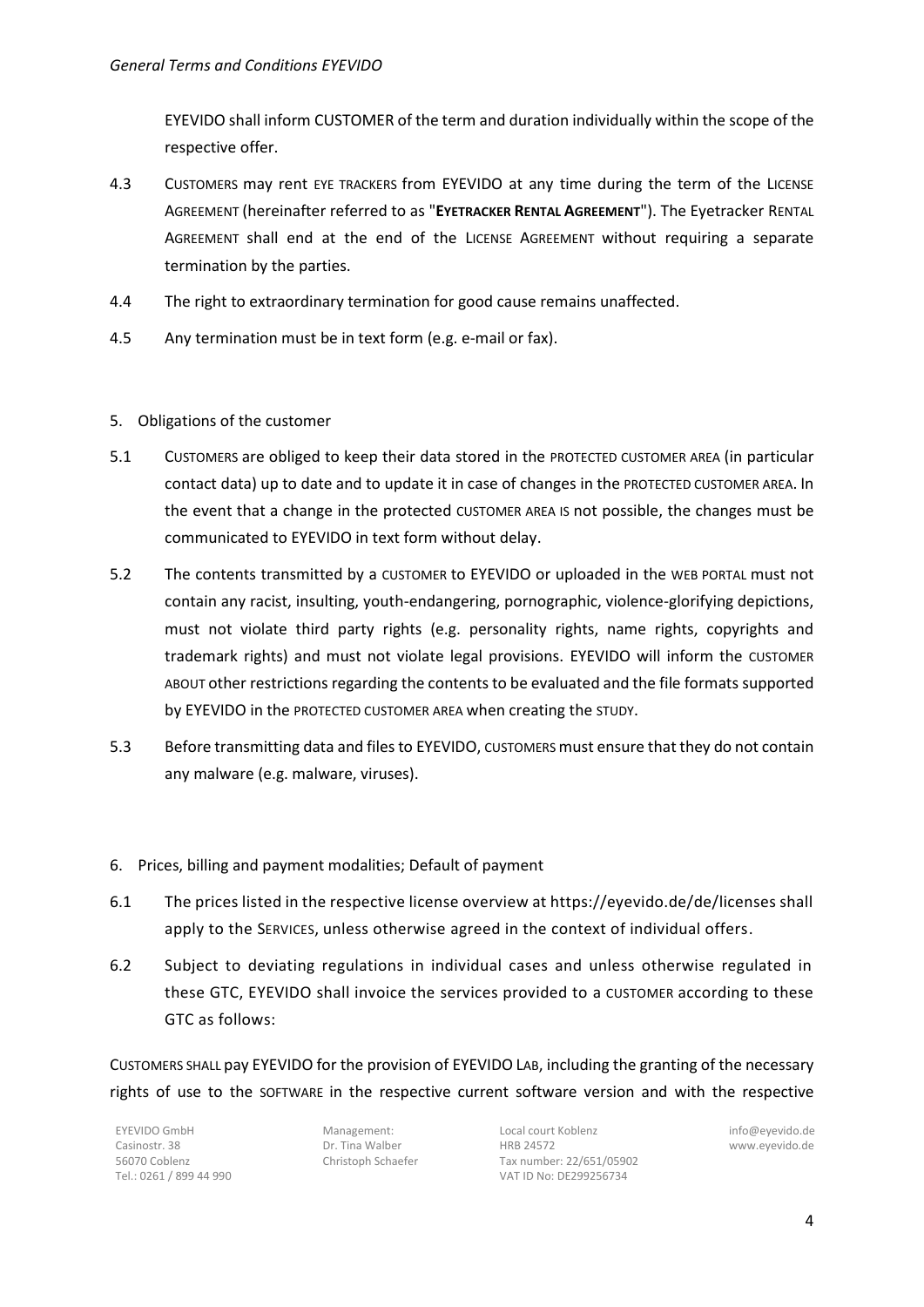#### *General Terms and Conditions EYEVIDO*

currently offered functionalities in accordance with section 2 lit. b within the framework of the LICENSE AGREEMENT the remuneration agreed between the parties, depending on the selected license tariff and contract term.

If desired, EYEVIDO will provide the CUSTOMER with one or more EYE TRACKERS during the term of the LICENSE AGREEMENT. CUSTOMERS SHALL pay EYEVIDO a rental fee for the rental of the eye TRACKERS under the EYE TRACKER RENTAL AGREEMENT. The rental fee shall be agreed separately between the parties and shall be payable in advance at the beginning of the rental period.

- 6.3 Fees are due within fourteen (14) days after receipt of a proper invoice for payment to the bank account named in the respective invoice. Invoices shall be sent exclusively electronically to the e-mail address stored in the CUSTOMER's user account or to the e-mail address last verifiably communicated to EYEVIDO. The CUSTOMER agrees to this.
- 6.4 The CUSTOMER shall only be entitled to use the EYEVIDOLAB in excess of the rights of use granted in these GTC pursuant to Section 15.1 with the prior written consent of EYEVIDO. In the event of additional use without consent, in particular the use of a higher number of test persons than agreed, EYEVIDO shall be entitled to invoice the remuneration accruing for the additional use in accordance with clause 6 lit. a, insofar as the CUSTOMER does not prove a significantly lower damage to EYEVIDO. Further non-contractual claims for damages shall remain unaffected.
- 6.5 All prices are in EURO plus the statutory value added tax, unless otherwise stated.
- 6.6 EYEVIDO reserves the right to assert the claim to the commercial due date interest (§ 353 HGB) against CUSTOMERS who are merchants in the sense of the HGB.
- 7. Privacy

The parties shall observe the applicable provisions of data protection law, in particular those applicable in the Federal Republic of Germany, and shall oblige the employees deployed within the scope of these GTC to confidentiality and - insofar as relevant - other confidentiality provisions, insofar as they are not already obligated accordingly.

#### 8. Indemnification obligation of the CUSTOMER

8.1 CUSTOMER shall indemnify and hold EYEVIDO harmless with respect to any damages, liability, and costs and expenses (including reasonable attorneys' fees and disbursements) arising out of or resulting from

EYEVIDO GmbH Casinostr. 38 56070 Coblenz Tel.: 0261 / 899 44 990 Management: Dr. Tina Walber Christoph Schaefer

Local court Koblenz HRB 24572 Tax number: 22/651/05902 VAT ID No: DE299256734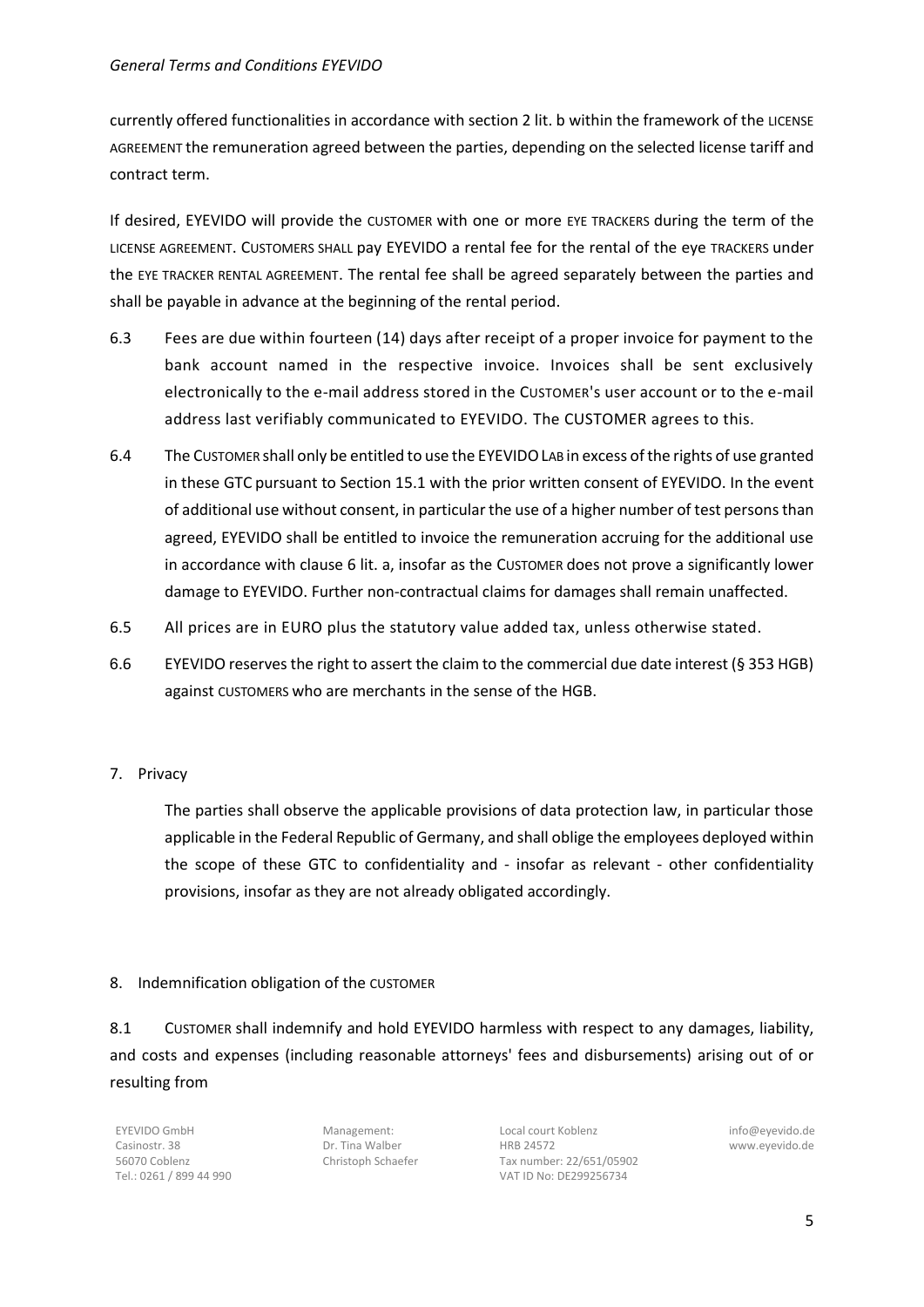- a. moving image content, images, texts, software or other works uploaded by the CUSTOMER on the WEB PORTAL within the scope of EYEVIDO LAB that infringe the rights of third parties,
- b. the CUSTOMER violates data protection regulations in connection with the use of the SERVICES and a data subject asserts claims against EYEVIDO or the competent authority takes administrative measures against EYEVIDO (e.g. imposes fines),

unless such damage, liability as well as costs and expenses have been caused by EYEVIDO's culpable action or omission.

- 8.2 If EYEVIDO can claim or claims an exemption under this Section 8, the following principles shall apply:
	- a. EYEVIDO shall notify CUSTOMER in writing without undue delay upon becoming aware of the assertion of claims by third parties or the taking of administrative action by any authority that could trigger an indemnification obligation under this Section 8 (e.g. threatened, announced or ongoing legal or administrative proceedings) ("**LITIGATION**"), stating the subject matter. CUSTOMER shall notify EYEVIDO in writing within seven (7) business days of receipt of such notice whether it will assume the conduct of the defense at its own expense. In such case, EYEVIDO shall provide CUSTOMER with copies of all documents (e.g., attorney's letters, pleadings, regulatory or court letters and orders) and any other materials, information and support relating to the LITIGATION necessary for the defense.
	- b. The CUSTOMER shall be entitled to conduct inspections itself or through consultants, in its own name on the basis of authorization and at its own expense, as well as to participate in negotiations and assert claims related to the LEGAL DISPUTE.
	- c. EYEVIDO will cooperate with the customer with regard to defense in LEGAL DISPUTES at the CUSTOMER's expense.
	- d. In the event that CUSTOMER is unable or refuses to assume the conduct of the defense in any LITIGATION, EYEVIDO may assume the conduct of the defense, provided, however, that (i) CUSTOMER shall participate in the defense (including, without limitation, any legal proceedings) at its own expense upon request, and (ii) EYEVIDO shall not agree to any settlement without CUSTOMER's prior written consent, which consent shall not be unreasonably withheld.

EYEVIDO GmbH Casinostr. 38 56070 Coblenz Tel.: 0261 / 899 44 990 Management: Dr. Tina Walber Christoph Schaefer

Local court Koblenz HRB 24572 Tax number: 22/651/05902 VAT ID No: DE299256734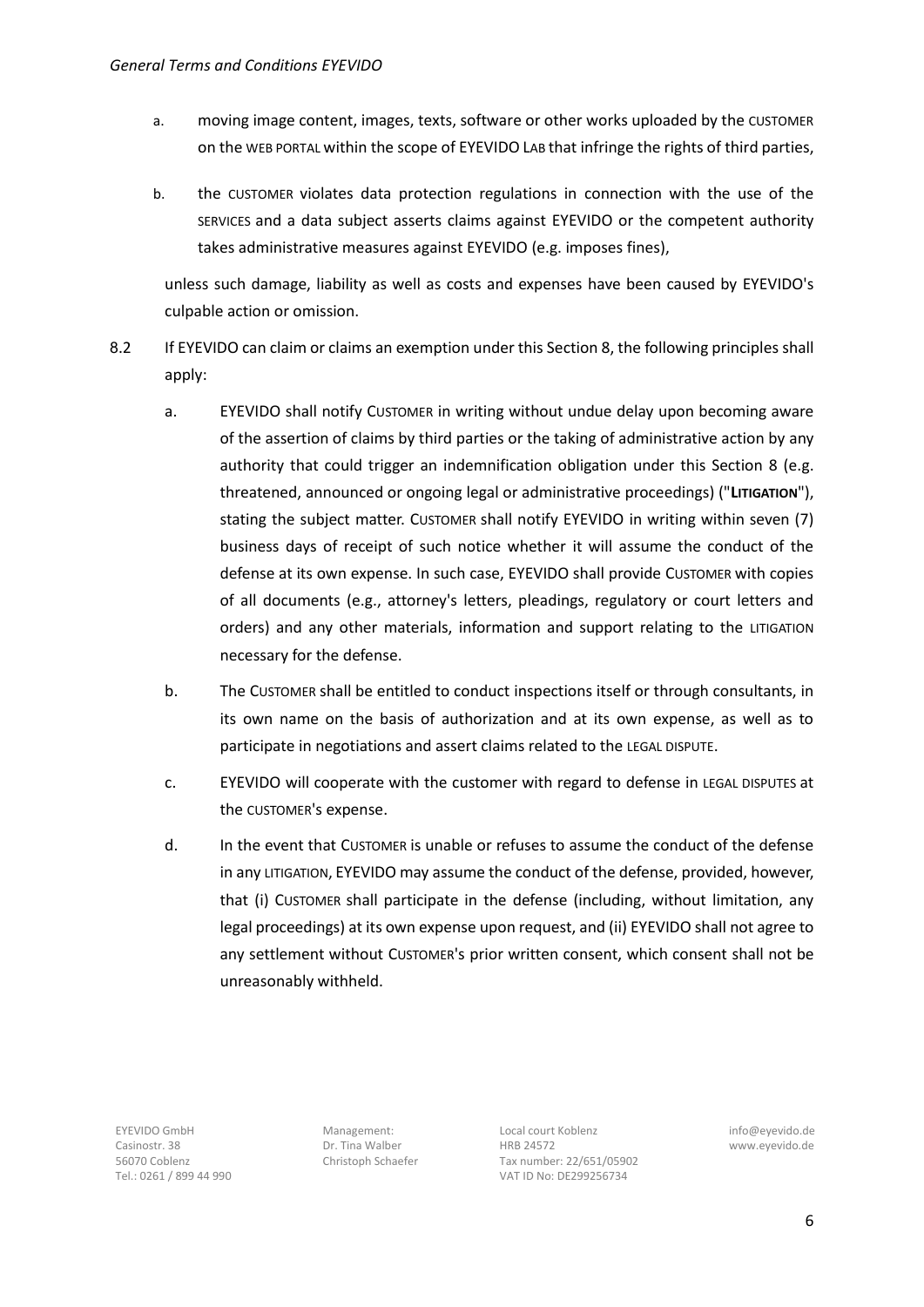## 9. Liability of EYEVIDO

- 9.1 Subject to the further provisions of this clause 9, EYEVIDO shall only be liable if and to the extent that EYEVIDO, its legal representatives, executives, employees or other vicarious agents are guilty of intent or gross negligence. However, in the event of default by EYEVIDO or impossibility of performance for which EYEVIDO is responsible, as well as in the event of breach of essential contractual obligations (so-called cardinal obligations), EYEVIDO shall be liable for any culpable conduct of its own or that of its legal representatives, officers, employees or other vicarious agents. Essential contractual obligations are defined in the abstract as obligations whose fulfillment makes the proper execution of the contract possible in the first place and on whose compliance the CUSTOMER may regularly rely.
- 9.2 Except in the case of intent or gross negligence on the part of EYEVIDO, its legal representatives, executives, employees or other vicarious agents, the liability of EYEVIDO shall be limited to the amount of damages typically foreseeable at the time of conclusion of the contract.
- 9.3 The exclusions and limitations of liability set forth in 9.1 and 9.2 shall not apply in the event of the assumption of express warranties, in the event of claims due to the absence of warranted characteristics and for damages arising from injury to life, body or health and in the event of mandatory statutory provisions. The limitations of liability regulated in clause 9.2 shall not apply in the event of a debtor's default by EYEVIDO to claims for default interest, to the lump sum for default pursuant to Section 288 (5) of the German Civil Code (Bürgerliches Gesetzbuch - BGB) and to compensation for the damage caused by default, which is justified in the costs of legal action.
- 9.4 Notwithstanding the other provisions of this clause 9, the strict liability of EYEVIDO for damages (§ 536a BGB) for defects existing at the time of conclusion of the contract is excluded. Liability under the Product Liability Act shall remain unaffected.

#### 10. Final provisions

- 10.1 The PLATFORM USAGE AGREEMENT, the LICENSE AGREEMENT and the agreements concluded via the SERVICES shall be governed exclusively by the laws of the Federal Republic of Germany, excluding the UN Convention on Contracts for the International Sale of Goods (CISG).
- 10.2 The place of jurisdiction for all disputes arising from or in connection with the contracts concluded between EYEVIDO and CUSTOMERS shall be Koblenz/Germany, to the extent permitted by law.

#### 10.3 The place of performance is Koblenz/Germany.

EYEVIDO GmbH Casinostr. 38 56070 Coblenz Tel.: 0261 / 899 44 990 Management: Dr. Tina Walber Christoph Schaefer

Local court Koblenz HRB 24572 Tax number: 22/651/05902 VAT ID No: DE299256734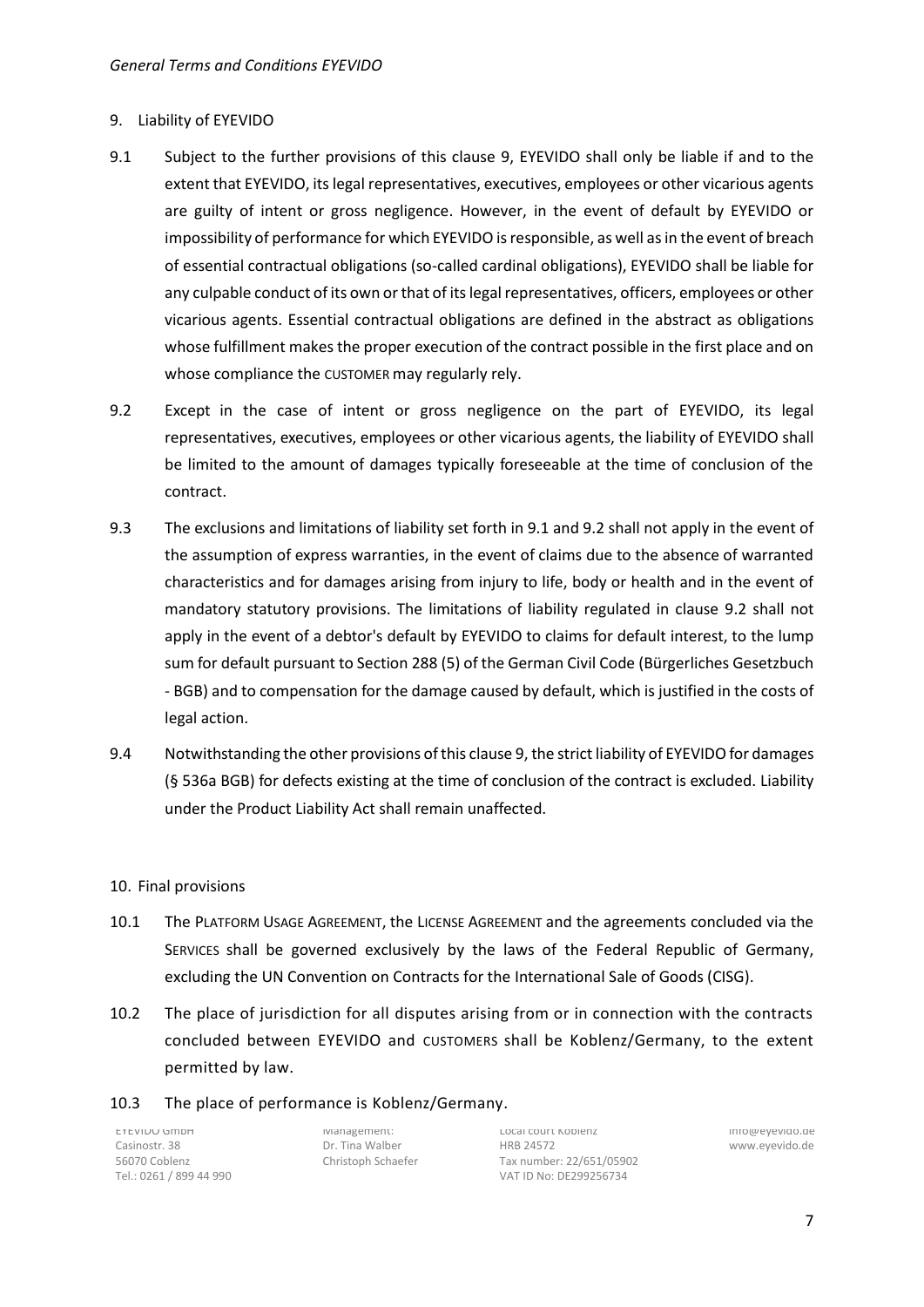10.4 Should any provision of these GTC be or become invalid or unenforceable, in whole or in part, for reasons other than those set forth in § 305-310 BGB, the validity of the remaining provisions of these GTC shall not be affected, unless, taking into account the following provision, the performance of the contract constitutes an unreasonable hardship for one party. Section 306 of the German Civil Code shall remain unaffected. The parties undertake to replace the invalid or unenforceable provision with a valid and enforceable provision that comes as close as possible to the economic purpose of the invalid or unenforceable provision. The same shall apply to the supplementary interpretation of the contract or any existing loopholes in the contract.

EYEVIDO GmbH Casinostr. 38 56070 Coblenz Tel.: 0261 / 899 44 990 Management: Dr. Tina Walber Christoph Schaefer Local court Koblenz HRB 24572 Tax number: 22/651/05902 VAT ID No: DE299256734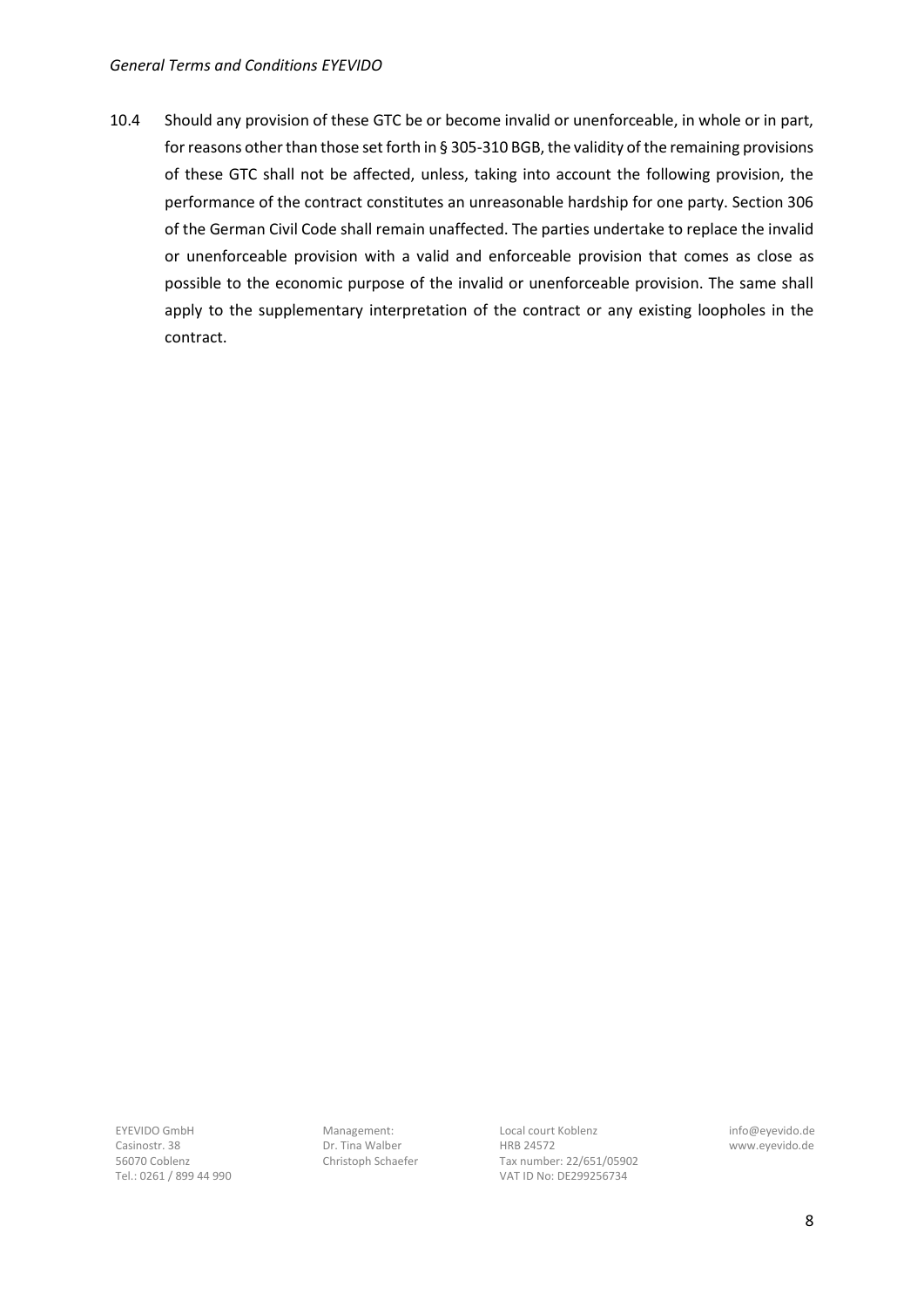## **B. SPECIAL PROVISIONS FOR THE USE OF THE SERVICES OF EYEVIDO**

- 11. Scope of services of EYEVIDO LAB
- 11.1 Within the scope of EYEVIDO Lab, EYEVIDO grants CUSTOMERS, for the purpose of preparing, conducting, evaluating and managing STUDIES by the CUSTOMER, for the duration of the contractual term of EYEVIDO LAB (clause 15), against payment, the use of (i) a separate customer area of the WEB PORTAL with the respective currently offered functionalities, (ii) the SOFTWARE to be installed locally on the respective end device used in the respective current version and with the respective currently offered functionalities as well as (iii) optionally one or more EYE TRACKERS. Furthermore, EYEVIDO shall provide storage space to the necessary extent for the application data generated during the use of EYEVIDO LAB on one or more data processing systems (servers) of EYEVIDO or its vicarious agents. STUDIES are limited to 100 study items per STUDY. Per STUDY, the duration of data recording per subject is limited to 120 minutes.

The CUSTOMER may rent EYE TRACKERS from EYEVIDO in accordance with clause 17.

- 11.2 EYEVIDO shall set up the necessary administrative rights for the respective CUSTOMER when booking EYEVIDO LAB in the PROTECTED CUSTOMER AREA.
- 11.3 Within the framework of EYEVIDOLAB,the CUSTOMER can create his own STUDIES IN the PROTECTED CUSTOMER AREA, prepare them and evaluate them after they have been carried out. Within the framework of EYEVIDO LAB, test persons can participate in STUDIES using the SOFTWARE.
- 11.4 The approach, acquisition and remuneration of test persons is not part of the scope of services of EYEVIDO within the scope of EYEVIDO LAB; rather, this is the responsibility of the respective CUSTOMER. The same applies with regard to any existing obligations under data protection regulations (in particular the DSGVO and the BDSG) in relation to test persons (e.g. obtaining consent when collecting personal data in the context of studies). The CLIENT is responsible for ensuring that any processing of personal data in the context of the use of EYEVIDOLAB IS carried out in accordance with the applicable data protection regulations. With the WEB PORTAL, the PROTECTED CUSTOMER AREA, the SOFTWARE and the EYE TRACKER, EYEVIDO merely provides the technical infrastructure for the performance of STUDIES by the CUSTOMER.
- 11.5 Within the scope of EYEVIDO LAB, EYEVIDO shall not be obliged to make the source code of the SOFTWARE or the WEB PORTAL accessible to CUSTOMERS, unless this is necessary for the elimination of defects and EYEVIDO has rejected the elimination of defects or is in default with it. Apart from that, CUSTOMERS are not entitled to adapt the WEB PORTAL or the SOFTWARE by customizing, neither in the sense of parameterization, nor by interfering with the source code.

EYEVIDO GmbH Casinostr. 38 56070 Coblenz Tel.: 0261 / 899 44 990 Management: Dr. Tina Walber Christoph Schaefer

Local court Koblenz HRB 24572 Tax number: 22/651/05902 VAT ID No: DE299256734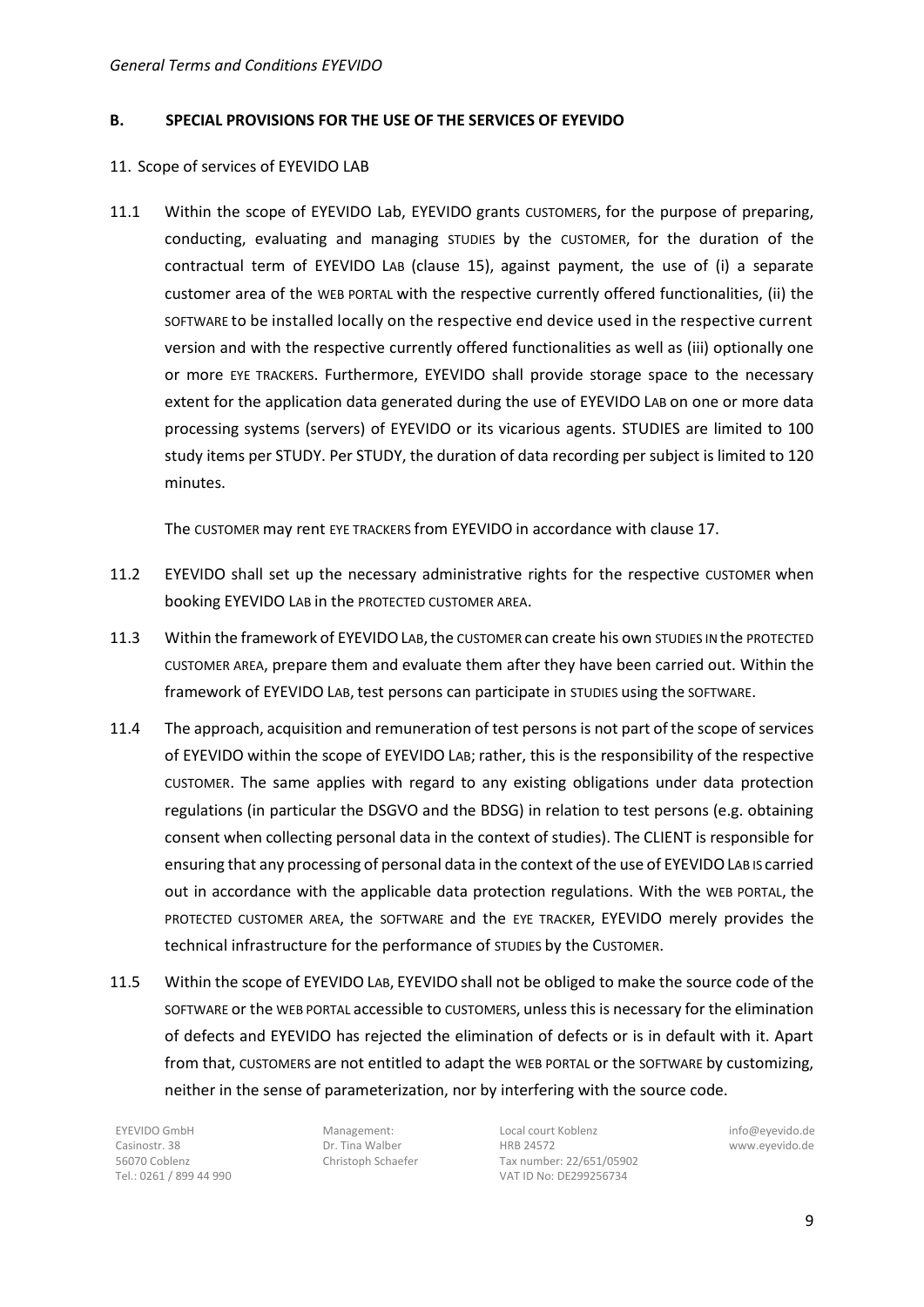## 12. Optional fringe benefits

In addition to the SERVICES mentioned in clause 11, EYEVIDO offers CUSTOMERS in connection with EYEVIDO LAB optionally the services mentioned below against payment:

- a. Consulting in the conception, design, implementation and evaluation of STUDIES;
- b. (product) training; and
- c. technical support for the installation and setup of the SOFTWARE as well as the installation and commissioning of the EYE TRACKERS provided by EYEVIDO via remote means of communication (e.g. setup via telephone, chat or e-mail). Alternatively, the Parties may also agree that the above services are provided on site.

# 13. Booking of EYEVIDO Lab and optional additional services

Upon request, EYEVIDO shall send the CUSTOMER a binding offer for the provision of EYEVIDO LAB as well as the provision of the optional ancillary services specified in clause 12, with a breakdown of the individual price and service components. The CUSTOMER may accept EYEVIDO's offer in text form (e.g. by e-mail). Upon receipt of the acceptance by EYEVIDO, a contract on the booking of EYEVIDO Lab and the other services specified in the respective offer is concluded between the parties.

Alternatively, the order of an EYEVIDO Lab license as well as the optional ancillary services mentioned in clause 12 can be made by the customer in text form (e.g. by e-mail) making an offer to conclude a contract. For this purpose, the customer shall specify the desired license start, the desired license type (Trial, Basic, Premium, Enterprise), the desired license period (one month or one year) and the account to which the license is to be assigned. The contract comes into effect if EYEVIDO accepts the offer in text form within 7 days.

- 14. Rights of use; compliance with the terms of use by subjects
- 14.1 EYEVIDO grants the CUSTOMER a simple, spatially unrestricted right to use the SOFTWARE as well as the firmware and software provided by EYEVIDO in connection with the provision of EYE TRACKERS in accordance with these GTC for the duration of the contractual term of EYEVIDO LAB, insofar as this is necessary for the contractually pursued purpose (hereinafter referred to as "**LICENSE**"). The LICENSE is limited to the number of test persons permitted according to the tariff. The LICENSE includes the right to allow the subjects participating in STUDIES of the customer to use the SOFTWARE and the provided EYE TRACKERS in accordance with the provisions of these GTC

EYEVIDO GmbH Casinostr. 38 56070 Coblenz Tel.: 0261 / 899 44 990 Management: Dr. Tina Walber Christoph Schaefer

Local court Koblenz HRB 24572 Tax number: 22/651/05902 VAT ID No: DE299256734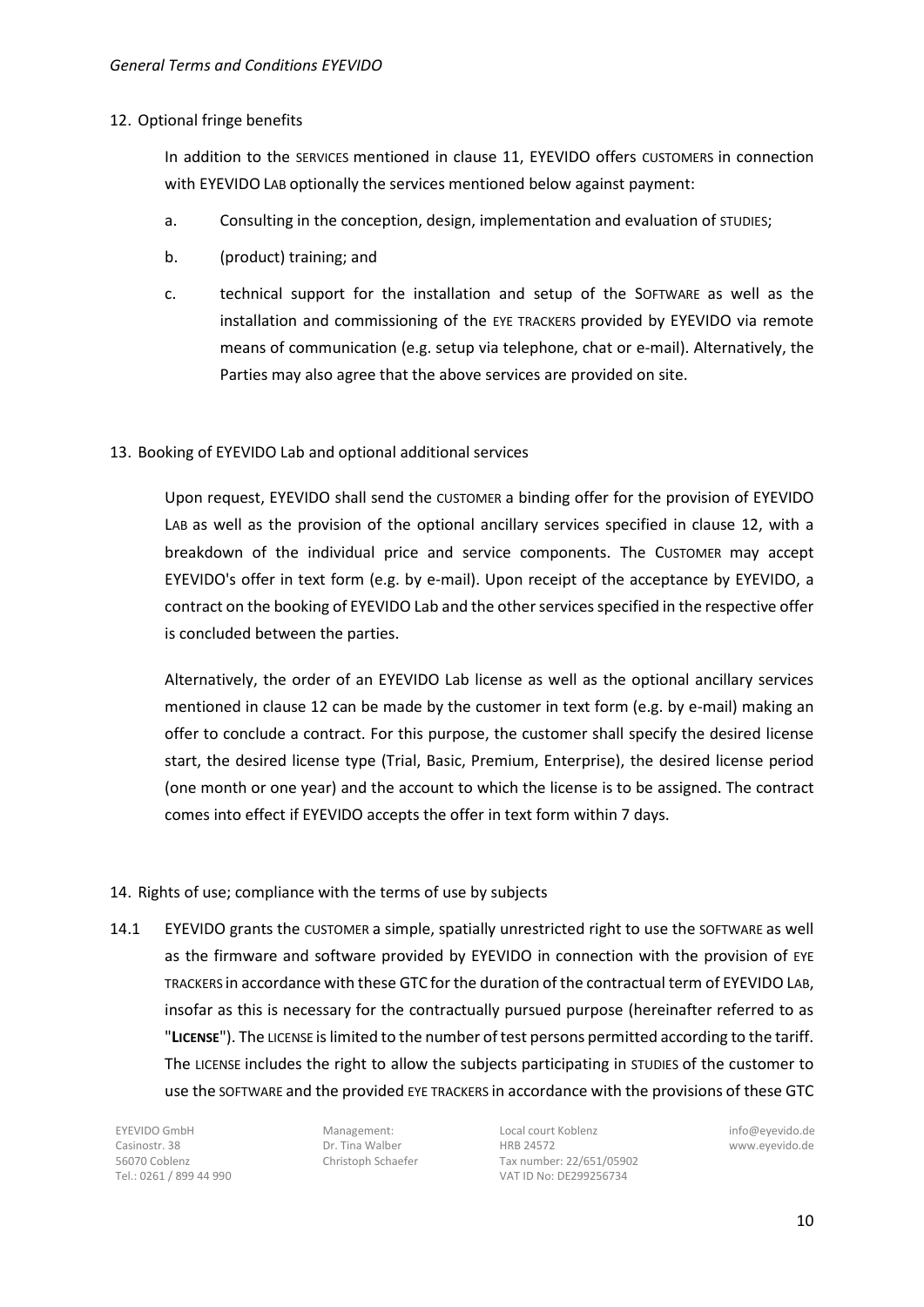for a limited period of time. Otherwise, the right of use granted under this clause may not be transferred or sublicensed by the CUSTOMER.

- 14.2 The CUSTOMER shall oblige the test persons participating in its STUDIES to comply with the provisions of these GTC.
- 14.3 EYEVIDO is entitled to anonymously statistically evaluate some data generated via EYEVIDO Lab from conducted studies (eye tracking data (consisting of x-, y-coordinates, timestamp and duration), mouse click data (x-, y-coordinates, timestamp), mouse position data (x-, ycoordinates, timestamp), scrolling (x, y coordinates, timestamp), dwell time on a page and display size (x, y dimension)) in anonymized form for the purpose of conducting scientific research and making them available to other users as statistical comparison values. For this purpose, the CUSTOMER irrevocably grants EYEVIDO the simple and transferable right, unrestricted in time, space and content, to use, process, publish and exploit this data in any form. The data do not allow any conclusions to be drawn about the test persons or the tested content.

# 15. Term and termination of EYEVIDO LAB

- 15.1 Unless otherwise agreed, the contract term of EYEVIDO Lab is based on the license tariff selected by the CUSTOMER. If the CUSTOMER does not terminate the contract by the end of the agreed term at the latest, the contract shall be extended by the originally booked contract term without further action.
- 15.2 The right to extraordinary termination for good cause shall remain unaffected.
- 15.3 Any termination must be in text form (e.g. e-mail or fax).

# 16. Renting eye tracker

- 16.1 CUSTOMERS have the option during the contractual term of EYEVIDO LAB to rent EYE TRACKERS from EYEVIDO for the purpose of conducting STUDIES within the scope of EYEVIDO LAB for a fee. The minimum rental period is one month.
- 16.2 The CUSTOMER is entitled to provide the EYE TRACKERS rented by him to the test persons registered for participation in a STUDY of the CUSTOMER for use on a temporary basis within the scope of the contractual use. Otherwise, the transfer of use to third parties requires the prior written consent of EYEVIDO.

EYEVIDO GmbH Casinostr. 38 56070 Coblenz Tel.: 0261 / 899 44 990 Management: Dr. Tina Walber Christoph Schaefer Local court Koblenz HRB 24572 Tax number: 22/651/05902 VAT ID No: DE299256734